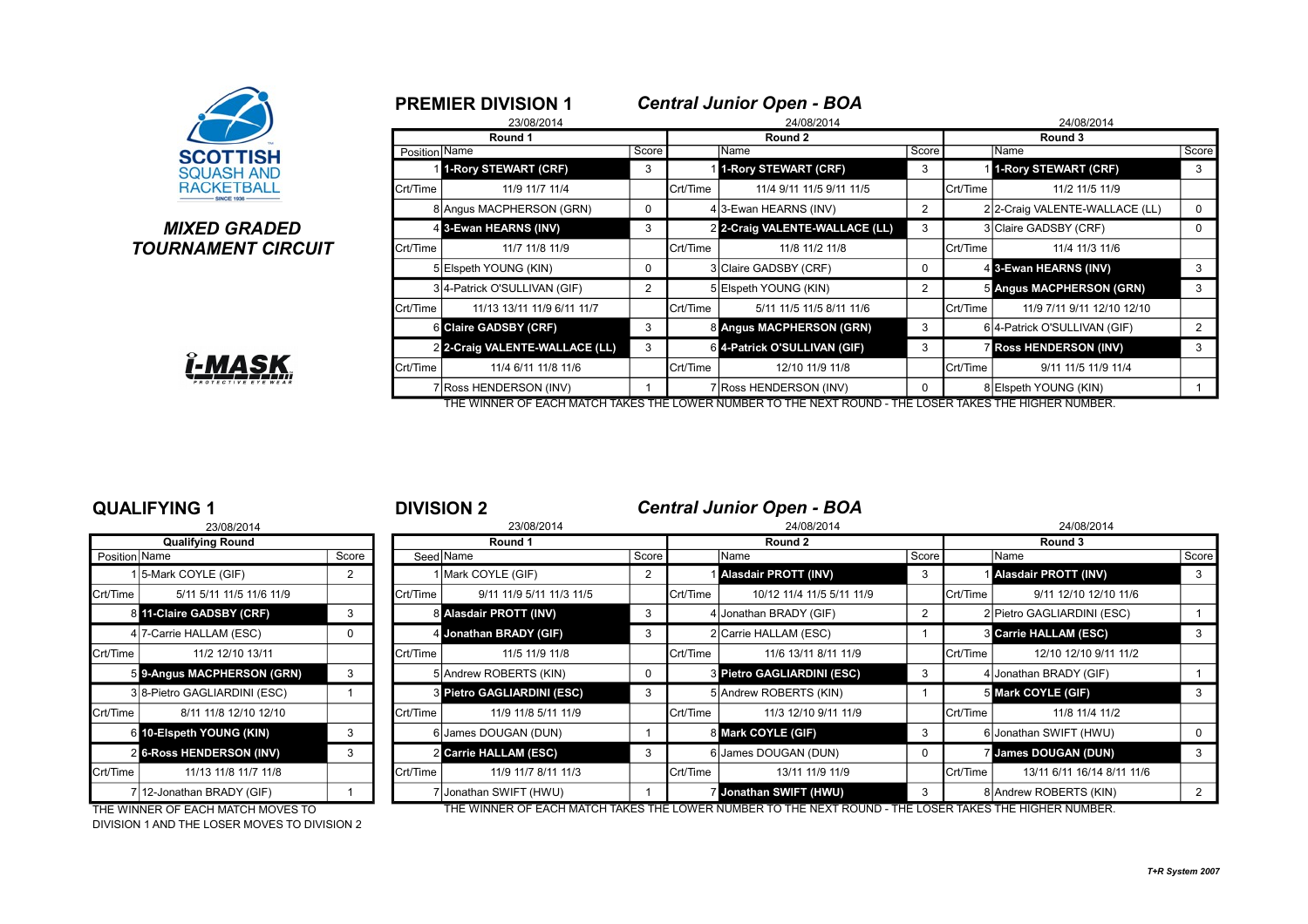|               | <b>QUALIFYING 2</b>        |                |          | <b>Central Junior Open - BOA</b><br><b>DIVISION 3</b> |                |                 |                           |          |                   |                           |       |  |  |
|---------------|----------------------------|----------------|----------|-------------------------------------------------------|----------------|-----------------|---------------------------|----------|-------------------|---------------------------|-------|--|--|
|               | 23/08/2014                 |                |          | 23/08/2014                                            |                |                 | 24/08/2014                |          |                   | 24/08/2014                |       |  |  |
|               | <b>Qualifying Round</b>    |                |          | Round 1                                               |                |                 | Round 2                   |          |                   | Round 3                   |       |  |  |
| Position Name |                            | Score          |          | Seed Name                                             | Score          |                 | Name                      | Score    |                   | Name                      | Score |  |  |
|               | 13-Chris MURPHY (GIF)      | $\overline{2}$ |          | <b>Chris MURPHY (GIF)</b>                             |                |                 | <b>Chris MURPHY (GIF)</b> | 3        |                   | <b>Chris MURPHY (GIF)</b> |       |  |  |
| Crt/Time      | 10/12 11/3 8/11 11/2 13/11 |                | Crt/Time | 11/5 11/4 11/6                                        |                | Crt/Time        | 11/4 11/8 11/5            |          | Crt/Time          | 11/3 5/11 11/8 11/6       |       |  |  |
|               | 8 19-James DOUGAN (DUN)    | 3              |          | 8 James RICHES (ESC)                                  |                |                 | 4 Andrew BOYD (GRN)       | $\Omega$ |                   | 2 Ross MOWAT (THU)        |       |  |  |
|               | 4 15-Alasdair PROTT (INV)  | 3              |          | 4 Andrew BOYD (GRN)                                   | 3              |                 | <b>2 Ross MOWAT (THU)</b> | 3        |                   | 3 Jack ORR (CRF)          |       |  |  |
| Crt/Time      | 7/11 9/11 13/15 11/8       |                | Crt/Time | 11/8 11/9 8/11 14/16 11/7                             |                | <b>Crt/Time</b> | 10/12 11/6 11/5 11/0      |          | Crt/Time          | 8/11 13/11 11/7 11/8      |       |  |  |
|               | 5 17-Alex ROSS (WC)        |                |          | 5 Mattie MCKENZIE (ESC)                               | $\overline{2}$ |                 | 3 Jack ORR (CRF)          |          |                   | 4 Andrew BOYD (GRN)       |       |  |  |
|               | 3 16-Andrew ROBERTS (KIN)  | 3              |          | 3 Jack ORR (CRF)                                      | 3              |                 | 5 Mattie MCKENZIE (ESC)   | 2        |                   | 5 James RICHES (ESC)      |       |  |  |
| Crt/Time      | 11/9 14/12 12/10           |                | Crt/Time | 10/12 11/7 11/6 8/11 11/8                             |                | Crt/Time        | 7/11 6/11 11/8 11/1 11/7  |          | <b>I</b> Crt/Time | 11/7 11/6 5/11 11/4       |       |  |  |
|               | 6 18-Jack ORR (CRF)        | 0              |          | 6 Daniel O'SULLIVAN (GIF)                             | $\overline{2}$ |                 | 8 James RICHES (ESC)      | 3        |                   | 6 Daniel O'SULLIVAN (GIF) | 3     |  |  |
|               | 2 14-Jonathan SWIFT (HWU)  | 3              |          | 2 Alex ROSS (WC)                                      |                |                 | 6 Daniel O'SULLIVAN (GIF) | 3        |                   | 7 Alex ROSS (WC)          |       |  |  |
| Crt/Time      | 11/9 11/7 11/5             |                | Crt/Time | 11/9 11/9 11/9                                        |                | Crt/Time        | W/O INJ                   |          | Crt/Time          | W/O INJ                   |       |  |  |
|               | 7 20-Andrew BOYD (GRN)     | 0              |          | <b>Z Ross MOWAT (THU)</b>                             | 3              |                 | 7 Alex ROSS (WC)          | $\Omega$ |                   | 8 Mattie MCKENZIE (ESC)   | 3     |  |  |

THE WINNER OF EACH MATCH MOVES TO THE WINNER OF EACH MATCH TAKES THE LOWER NUMBER TO THE NEXT ROUND - THE LOSER TAKES THE HIGHER NUMBER. DIVISION 2 AND THE LOSER MOVES TO DIVISION 3



|                 | 23/08/2014                       |       |
|-----------------|----------------------------------|-------|
|                 | <b>Qualifying Round</b>          |       |
| Position   Name |                                  | Score |
|                 | 121-Daniel O'SULLIVAN (GIF)      | 3     |
| Crt/Time        | 11/6 11/8 11/9                   |       |
|                 | 8 27-Emma FITZSIMMONS (DUN)      | 0     |
|                 | 4 23-Calum HARVEY (ESC)          | 1     |
| Crt/Time        | 11/6 11/9 12/14 11/8             |       |
|                 | 5 25-James RICHES (ESC)          | 3     |
|                 | <b>824-Mattie MCKENZIE (ESC)</b> | 3     |
| Crt/Time        | 11/9 11/3 11/7                   |       |
|                 | 6 26-Fraser STEVEN (THU)         | 0     |
|                 | <b>2 22-Ross MOWAT (THU)</b>     | 3     |
| Crt/Time        | 11/4 8/11 11/5 11/2              |       |
|                 | 7 28-James TAYLOR (WTN)          |       |

DIVISION 3 AND THE LOSER MOVES TO DIVISION 4

### **QUALIFYING 3** <sup>3</sup> **DIVISION 4** *Central Junior Open - BOA*

|               | QUALIF I ING J                             |       | <b>PIVIOIUIT</b> |                                 |       |          | <b>CHILLAI JUILIUI UPCII - DUM</b>                                                                    |              |                   |                           |       |
|---------------|--------------------------------------------|-------|------------------|---------------------------------|-------|----------|-------------------------------------------------------------------------------------------------------|--------------|-------------------|---------------------------|-------|
|               | 23/08/2014                                 |       |                  | 23/08/2014                      |       |          | 24/08/2014                                                                                            |              | 24/08/2014        |                           |       |
|               | <b>Qualifying Round</b>                    |       |                  | Round 1                         |       |          | Round 2                                                                                               |              |                   | Round 3                   |       |
| Position Name |                                            | Score |                  | Seed Name                       | Score |          | Name                                                                                                  | Score        |                   | Name                      | Score |
|               | 21-Daniel O'SULLIVAN (GIF)                 | 3     |                  | 1 Calum HARVEY (ESC)            | 0     |          | Calum CARSWELL (SGF)                                                                                  | $\Omega$     |                   | <b>James TAYLOR (WTN)</b> | 3     |
| Crt/Time      | 11/6 11/8 11/9                             |       | Crt/Time         | 11/8 11/9 11/4                  |       | Crt/Time | 11/4 11/5 13/11                                                                                       |              | <b>I</b> Crt/Time | 11/8 11/9 9/11 11/6       |       |
|               | 8 27-Emma FITZSIMMONS (DUN)                | 0     |                  | 8 Calum CARSWELL (SGF)          | -3    |          | 4 James TAYLOR (WTN)                                                                                  | 3            |                   | 2 Fraser STEVEN (THU)     |       |
|               | 4 23-Calum HARVEY (ESC)                    |       |                  | 4 James TAYLOR (WTN)            |       |          | 2 Fraser STEVEN (THU)                                                                                 |              |                   | 3 Emma FITZSIMMONS (DUN)  |       |
| Crt/Time      | 11/6 11/9 12/14 11/8                       |       | Crt/Time         | 11/9 11/6 11/9                  |       | Crt/Time | 11/5 11/6 13/11                                                                                       |              | <b>I</b> Crt/Time | W/O INJ                   |       |
|               | 5 25-James RICHES (ESC)                    | 3     |                  | 5 John MEEHAN (SGF)             |       |          | 3 Emma FITZSIMMONS (DUN)                                                                              | 0            |                   | 4 Calum CARSWELL (SGF)    |       |
|               | 3 24-Mattie MCKENZIE (ESC)                 | 3     |                  | <b>8 Emma FITZSIMMONS (DUN)</b> | 3     |          | 5 John MEEHAN (SGF)                                                                                   |              |                   | 5 Calum HARVEY (ESC)      |       |
| Crt/Time      | 11/9 11/3 11/7                             |       | Crt/Time         | 11/7 8/11 11/8 6/11 11/8        |       | Crt/Time | 11/3 11/6 11/4                                                                                        |              | Crt/Time          | 11/9 11/5 9/11 11/5       |       |
|               | 6 26-Fraser STEVEN (THU)                   | 0     |                  | 6 Georgia ADDERLEY (ESC)        | 2     |          | 8 Calum HARVEY (ESC)                                                                                  | 3            |                   | 6 Georgia ADDERLEY (ESC)  | 3     |
|               | 2 22-Ross MOWAT (THU)                      | 3     |                  | <b>2 Fraser STEVEN (THU)</b>    | 3     |          | 6 Georgia ADDERLEY (ESC)                                                                              | 3            |                   | <b>Z</b> Euan REED (DLE)  |       |
| Crt/Time      | 11/4 8/11 11/5 11/2                        |       | Crt/Time         | 4/11 11/8 11/9 11/5             |       | Crt/Time | 11/1 11/3 11/9                                                                                        |              | Crt/Time          | 11/4 5/11 11/9 11/5       |       |
|               | 7 28-James TAYLOR (WTN)                    |       |                  | 7 Euan REED (DLE)               |       |          | 7 Euan REED (DLE)                                                                                     | <sup>n</sup> |                   | 8 John MEEHAN (SGF)       |       |
|               | $\tau$ ur wuyu irro or raou warou wovro to |       |                  |                                 |       |          | THE WINNER OF EACH MATCH TAKES THE LOWER MINDER TO THE NEVER BOUND. THE LOOFR TAKES THE HIGHER MINDER |              |                   |                           |       |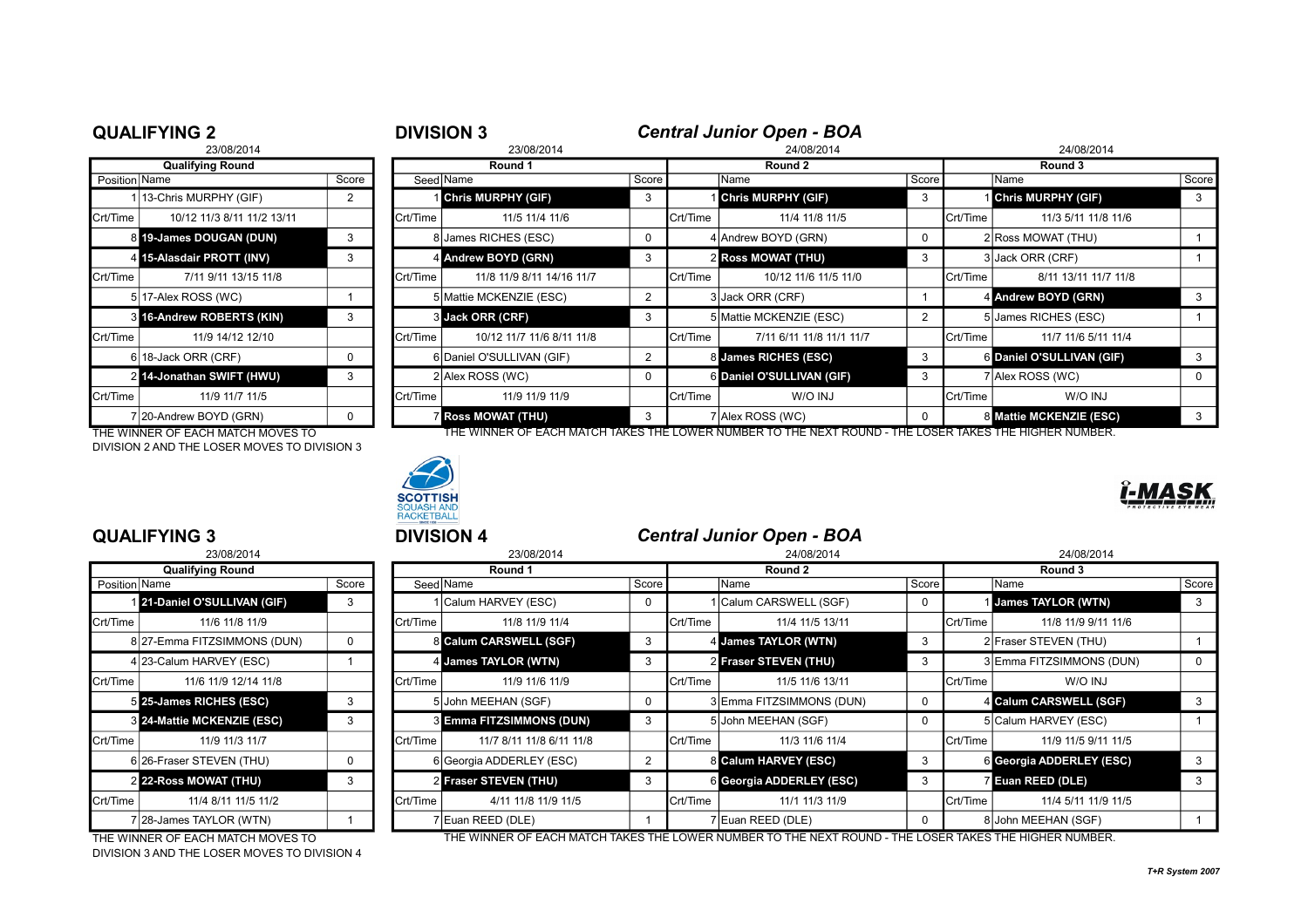|               | <b>QUALIFYING 4</b>          |          | <b>DIVISION 5</b> |                             |            |          | <b>Central Junior Open - BOA</b> |       |                 |                               |                |  |
|---------------|------------------------------|----------|-------------------|-----------------------------|------------|----------|----------------------------------|-------|-----------------|-------------------------------|----------------|--|
|               | 23/08/2014                   |          |                   | 23/08/2014                  | 24/08/2014 |          |                                  |       |                 | 24/08/2014                    |                |  |
|               | <b>Qualifying Round</b>      |          | Round 1           |                             |            | Round 2  |                                  |       | Round 3         |                               |                |  |
| Position Name |                              | Score    |                   | Seed Name                   | Score      |          | Name                             | Score |                 | Name                          | Score          |  |
|               | 29-Georgia ADDERLEY (ESC)    | 3        |                   | <b>Craig THOMSON (ASRC)</b> | 3          |          | <b>Craig THOMSON (ASRC)</b>      | 3     |                 | 1 Craig THOMSON (ASRC)        |                |  |
| Crt/Time      | 11/3 12/10 11/1              |          | Crt/Time          | 11/5 11/1 11/3              |            | Crt/Time | 11/5 11/5 8/11 11/7              |       | Crt/Time        | 11/3 11/7 11/4                |                |  |
|               | 835-Heather BOWIE (DLE)      | 0        |                   | 8 Hugo MACPHERSON (GRN)     | 0          |          | 4 Robbie HARPER (DUN)            |       |                 | 2 David TAYLOR (WTN)          |                |  |
|               | 4 31-Calum CARSWELL (SGF)    | 3        |                   | 4 Catherine HOLLAND (DBY)   |            |          | 2 Luke STEVEN (DLWE)             |       |                 | 3 Luke STEVEN (DLWE)          |                |  |
| Crt/Time      | 11/8 11/3 11/8               |          | Crt/Time          | 7/11 14/12 11/7 11/13 11/2  |            | Crt/Time | 11/7 5/11 7/11 11/5 11/8         |       | Crt/Time        | 12/10 11/3 11/6               |                |  |
|               | 5 33-Craig THOMSON (ASRC)    | 0        |                   | 5 Robbie HARPER (DUN)       | 3          |          | <b>3 David TAYLOR (WTN)</b>      | 3     |                 | 4 Robbie HARPER (DUN)         |                |  |
|               | 3 32-John MEEHAN (SGF)       | 3        |                   | 3 Heather BOWIE (DLE)       | $\Omega$   |          | 5 Catherine HOLLAND (DBY)        | 3     |                 | 5 Catherine HOLLAND (DBY)     |                |  |
| Crt/Time      | 13/11 11/3 13/11             |          | Crt/Time          | 7/11 3/11 2/11              |            | Crt/Time | 11/8 11/6 11/4                   |       | Crt/Time        | 11/7 13/11 9/11 7/11 12/10    |                |  |
|               | 6 34-Catherine BOYD (GRN)    | $\Omega$ |                   | 6 David TAYLOR (WTN)        | 3          |          | 8 Hugo MACPHERSON (GRN)          | 0     |                 | 6 Heather BOWIE (DLE)         |                |  |
|               | 2 30-Euan REED (DLE)         | 3        |                   | 2 Catherine BOYD (GRN)      | $\Omega$   |          | 6 Heather BOWIE (DLE)            | 3     |                 | <b>Z</b> Catherine BOYD (GRN) |                |  |
| Crt/Time      | 11/5 11/7 11/7               |          | Crt/Time          | 11/3 11/7 11/7              |            | Crt/Time | 11/6 11/7 11/8                   |       | <b>Crt/Time</b> | 10/12 11/3 11/4 7/11 11/7     |                |  |
|               | 7 36-Catherine HOLLAND (DBY) | $\Omega$ |                   | Luke STEVEN (DLWE)          | 3          |          | 7 Catherine BOYD (GRN)           | 0     |                 | 8 Hugo MACPHERSON (GRN)       | $\overline{2}$ |  |

DIVISION 4 AND THE LOSER MOVES TO DIVISION 5



THE WINNER OF EACH MATCH MOVES TO THE WINNER OF EACH MATCH TAKES THE LOWER NUMBER TO THE NEXT ROUND - THE LOSER TAKES THE HIGHER NUMBER.

|                          | 23/08/2014                     |   |  |  |  |  |  |  |
|--------------------------|--------------------------------|---|--|--|--|--|--|--|
|                          | <b>Qualifying Round</b>        |   |  |  |  |  |  |  |
| Position   Name<br>Score |                                |   |  |  |  |  |  |  |
|                          | 137-David RICHES (ESC)         |   |  |  |  |  |  |  |
| Crt/Time                 | 11/5 12/14 11/8 11/5           |   |  |  |  |  |  |  |
|                          | 843-David TAYLOR (WTN)         | 3 |  |  |  |  |  |  |
| 41                       | 39-Hugo MACPHERSON (GRN)       | 3 |  |  |  |  |  |  |
| Crt/Time                 | 10/12 9/11 11/6 11/5 11/8      |   |  |  |  |  |  |  |
|                          | 5 41-Ben ORR (CRF)             | 2 |  |  |  |  |  |  |
|                          | <b>840-Robbie HARPER (DUN)</b> | 3 |  |  |  |  |  |  |
| Crt/Time                 | 11/7 7/11 11/7 11/2            |   |  |  |  |  |  |  |
|                          | 6 42-Maddie ORR (CRF)          | 1 |  |  |  |  |  |  |
|                          | 2 38-Luke STEVEN (DLWE)        | 3 |  |  |  |  |  |  |
| Crt/Time                 | 11/8 9/11 11/8 13/11           |   |  |  |  |  |  |  |
|                          | 7 44-Callum SORBIE (KIN)       |   |  |  |  |  |  |  |

DIVISION 5 AND THE LOSER MOVES TO DIVISION 6

# **QUALIFYING 5** <sup>5</sup> **DIVISION 6** *Central Junior Open - BOA*

|                       | 23/08/2014                 |       |          | 23/08/2014                    |       |          | 24/08/2014                  |            |          | 24/08/2014                  |       |  |
|-----------------------|----------------------------|-------|----------|-------------------------------|-------|----------|-----------------------------|------------|----------|-----------------------------|-------|--|
|                       | <b>Qualifying Round</b>    |       |          | Round 1                       |       |          | Round 2                     |            | Round 3  |                             |       |  |
| Position Name         |                            | Score |          | Seed Name                     | Score |          | Name                        | Score      |          | Name                        | Score |  |
|                       | 137-David RICHES (ESC)     |       |          | 1 David RICHES (ESC)          |       |          | Katie GREGSON-MACLEOD (INV) | 3          |          | Katie GREGSON-MACLEOD (INV) | 3     |  |
| Crt/Time <sup>l</sup> | 11/5 12/14 11/8 11/5       |       | Crt/Time | 10/12 11/4 5/11 8/11          |       | Crt/Time | 11/7 11/4 11/6              |            | Crt/Time | 11/9 11/9 10/12 6/11 11/9   |       |  |
|                       | 8 43-David TAYLOR (WTN)    | 3     |          | 8 Katie GREGSON-MACLEOD (INV) | 3     |          | 4 Callum SORBIE (KIN)       | 0          |          | 2 Maddie ORR (CRF)          |       |  |
|                       | 4 39-Hugo MACPHERSON (GRN) | 3     |          | 4 Callum SORBIE (KIN)         | 3     |          | 2 Tabitha GERRY (NEW)       | 0          |          | 3 Tabitha GERRY (NEW)       |       |  |
| Crt/Time              | 10/12 9/11 11/6 11/5 11/8  |       | Crt/Time | 10/12 11/6 11/3 11/7          |       | Crt/Time | 11/3 11/6 11/4              |            | Crt/Time | 11/5 11/2 11/7              |       |  |
|                       | $5 41$ -Ben ORR (CRF)      |       |          | 5 Scott WADDELL (BOA)         |       |          | 3 Maddie ORR (CRF)          | 3          |          | 4 Callum SORBIE (KIN)       |       |  |
|                       | 3 40-Robbie HARPER (DUN)   | 3     |          | 3 Maddie ORR (CRF)            | 3     |          | 5 Scott WADDELL (BOA)       | $^{\circ}$ |          | 5 David RICHES (ESC)        |       |  |
| Crt/Time              | 11/7 7/11 11/7 11/2        |       | Crt/Time | 11/6 11/5 11/7                |       | Crt/Time | 11/5 12/10 11/6             |            | Crt/Time | 11/0 11/6 11/8              |       |  |
|                       | 6 42-Maddie ORR (CRF)      |       |          | 6 Huzaifah ALI (GIF)          | 0     |          | 8 David RICHES (ESC)        | 3          |          | 6 Huzaifah ALI (GIF)        |       |  |
|                       | 2 38-Luke STEVEN (DLWE)    | 3     |          | $2$ Ben ORR (CRF)             | 0     |          | 6 Huzaifah ALI (GIF)        | 3          |          | <b>Ben ORR (CRF)</b>        |       |  |
| Crt/Time              | 11/8 9/11 11/8 13/11       |       | Crt/Time | 11/9 11/8 11/7                |       | Crt/Time | 11/8 9/11 2/11 11/8 11/6    |            | Crt/Time | 8/11 9/11 11/9 11/9 13/11   |       |  |
|                       | 7 44-Callum SORBIE (KIN)   |       |          | 7 Tabitha GERRY (NEW)         | 3     |          | 7 Ben ORR (CRF)             | 2          |          | 8 Scott WADDELL (BOA)       |       |  |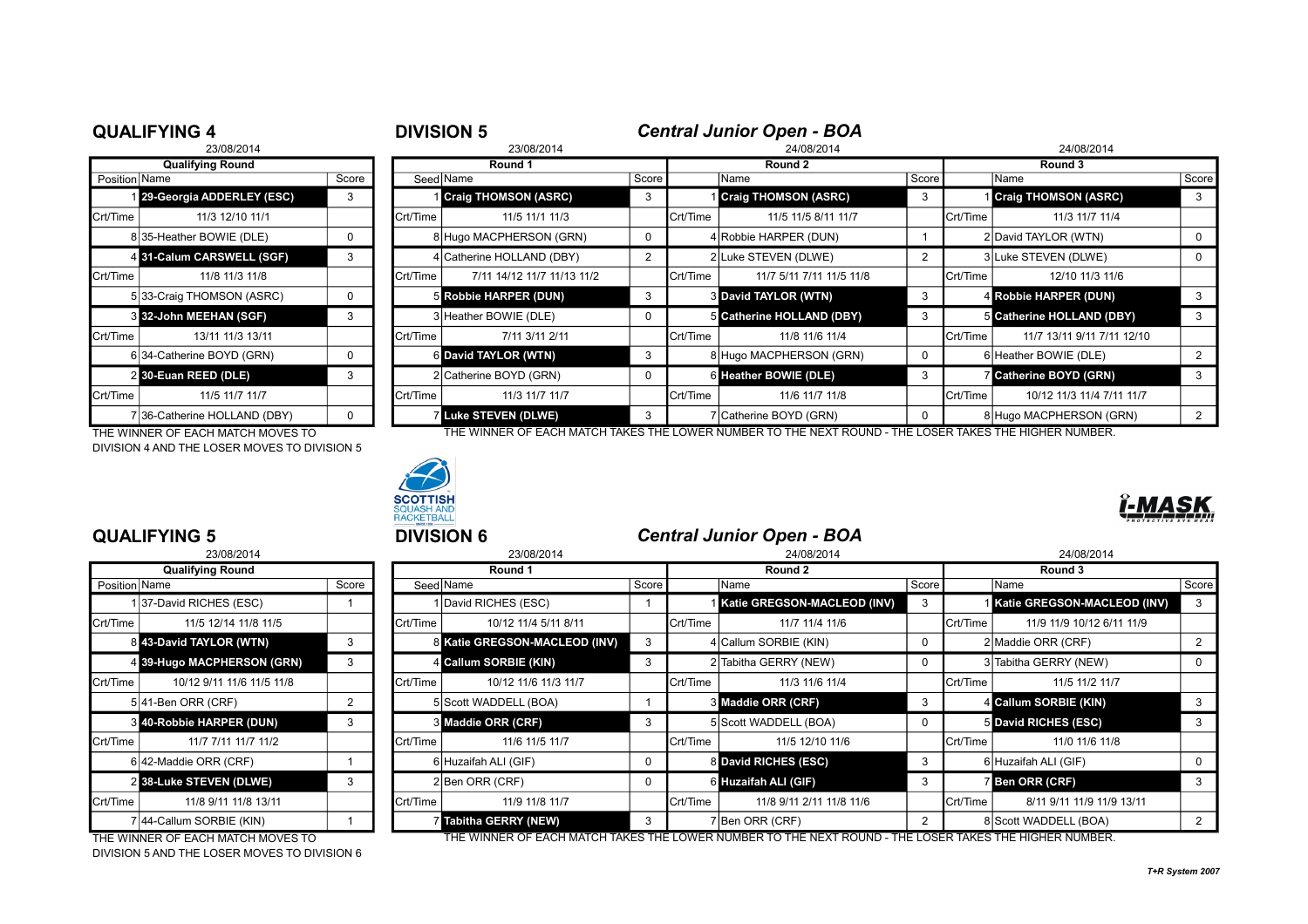|               | <b>QUALIFYING 6</b>             |       | <b>DIVISION 7</b> | <b>Central Junior Open - BOA</b> |       |          |                           |       |                   |                             |       |  |
|---------------|---------------------------------|-------|-------------------|----------------------------------|-------|----------|---------------------------|-------|-------------------|-----------------------------|-------|--|
|               | 23/08/2014                      |       |                   | 23/08/2014                       |       |          | 24/08/2014                |       | 24/08/2014        |                             |       |  |
|               | <b>Qualifying Round</b>         |       | Round 1           |                                  |       | Round 2  |                           |       | Round 3           |                             |       |  |
| Position Name |                                 | Score | Seed Name         |                                  | Score |          | Name                      | Score |                   | Name                        | Score |  |
|               | 45-Huzaifah ALI (GIF)           | 3     |                   | Ross WADDELL (BOA)               |       |          | Sandy NIVEN (SCT)         | 3     |                   | Sandy NIVEN (SCT)           |       |  |
| Crt/Time      | 3/11 11/9 11/5 11/3             |       | Crt/Time          | 11/8 4/11 8/11 11/8 8/11         |       | Crt/Time | 6/11 11/8 13/11 13/11     |       | Crt/Time          | 14/12 11/6 11/7             |       |  |
|               | 8 51-Kai BROWN (CRF)            |       |                   | 8 Sandy NIVEN (SCT)              | 3     |          | 4 Kai BROWN (CRF)         |       |                   | 2 Finlay MARTIN (CRF)       | 3     |  |
|               | 4 47-Katie GREGSON-MACLEOD (INV | 3     |                   | 4 Kai BROWN (CRF)                | 3     |          | 2 Finlay MARTIN (CRF)     | 3     |                   | <b>3 Ewan MACANDIE (GA)</b> | 3     |  |
| Crt/Time      | 11/3 11/5 11/0                  |       | Crt/Time          | 17/15 12/10 13/15 2/11 11/2      |       | Crt/Time | 11/7 8/11 11/4 11/2       |       | <b>I</b> Crt/Time | 8/11 11/1 11/2 11/9         |       |  |
|               | 5 49-Ewan MACANDIE (GA)         | 0     |                   | 5 Lucy MURCHIE (CRF)             |       |          | 3 Ewan MACANDIE (GA)      |       |                   | 4 Kai BROWN (CRF)           |       |  |
|               | 3 48-Finlay MARTIN (CRF)        | 2     |                   | 3 Ewan MACANDIE (GA)             |       |          | 5 Lucy MURCHIE (CRF)      | 2     |                   | 5 Ross WADDELL (BOA)        | 3     |  |
| Crt/Time      | 11/7 5/11 11/9 7/11 11/6        |       | Crt/Time          | 11/7 11/0 11/3                   |       | Crt/Time | 11/8 11/5 8/11 7/11 11/6  |       | Crt/Time          | 16/14 11/8 11/2             |       |  |
|               | 6 50-Scott WADDELL (BOA)        | 3     |                   | 6 Hamish BUCHANAN (GIF)          |       |          | 8 Ross WADDELL (BOA)      | 3     |                   | 6 Hamish BUCHANAN (GIF)     | 0     |  |
|               | 2 46-Ross WADDELL (BOA)         |       |                   | 2 Finlay MARTIN (CRF)            |       |          | 6 Hamish BUCHANAN (GIF)   | 3     |                   | (Gregor GERRY (NEW)         |       |  |
| Crt/Time      | 11/8 11/8 7/11 11/2             |       | Crt/Time          | 11/8 11/2 11/1                   |       | Crt/Time | 11/4 9/11 11/13 11/7 11/5 |       | Crt/Time          | 14/12 11/9 9/11 11/5        |       |  |
|               | 52-Tabitha GERRY (NEW)          | 3     |                   | 7 Gregor GERRY (NEW)             |       |          | 7 Gregor GERRY (NEW)      | 2     |                   | <b>8 Lucy MURCHIE (CRF)</b> | 3     |  |

THE WINNER OF EACH MATCH MOVES TO THE WINNER OF EACH MATCH TAKES THE LOWER NUMBER TO THE NEXT ROUND - THE LOSER TAKES THE HIGHER NUMBER. DIVISION 6 AND THE LOSER MOVES TO DIVISION 7



|                 | 23/08/2014                |       |
|-----------------|---------------------------|-------|
|                 | <b>Qualifying Round</b>   |       |
| Position   Name |                           | Score |
| 1               | 53-Alasdair FINDLAY (BOA) | 0     |
| Crt/Time        | 13/11 11/9 12/10          |       |
| 8               | 59-Hamish BUCHANAN (GIF)  | 3     |
|                 | 4 55-Sandy NIVEN (SCT)    | 3     |
| Crt/Time        | 11/1 11/0 11/2            |       |
| 5               | 57-Eilidh MACKENZIE (DUN) | 0     |
|                 | 3 56-Beth MOGLIA (SGF)    | ŋ     |
| Crt/Time        | 11/1 11/2 11/3            |       |
| 61              | 58-Lucy MURCHIE (CRF)     | 3     |
| $\overline{2}$  | 54-Gregor GERRY (NEW)     | 3     |
| Crt/Time        | 11/6 11/5 11/8            |       |
| 7               | 60-Jennifer RICHES (ESC)  | O     |

DIVISION 7 AND THE LOSER MOVES TO DIVISION 8

# **QUALIFYING 7** <sup>7</sup> **DIVISION 8** *Central Junior Open - BOA*

|               | 23/08/2014                     |       |          | 23/08/2014                    | 24/08/2014 |           |                                                                                                       |       | 24/08/2014      |                               |          |
|---------------|--------------------------------|-------|----------|-------------------------------|------------|-----------|-------------------------------------------------------------------------------------------------------|-------|-----------------|-------------------------------|----------|
|               | <b>Qualifying Round</b>        |       |          | Round 1                       |            |           | Round 2                                                                                               |       |                 | Round 3                       |          |
| Position Name |                                | Score |          | Seed Name                     | Score      |           | Name                                                                                                  | Score |                 | lName                         | Score    |
|               | 1 53-Alasdair FINDLAY (BOA)    | 0     |          | <b>Alasdair FINDLAY (BOA)</b> | 3          |           | <b>Alasdair FINDLAY (BOA)</b>                                                                         |       |                 | <b>Alasdair FINDLAY (BOA)</b> |          |
| Crt/Time      | 13/11 11/9 12/10               |       | Crt/Time | 11/3 11/4 11/6                |            | lCrt/Time | 11/4 11/6 11/3                                                                                        |       | Crt/Time        | 11/3 11/2 3/11 11/8           |          |
|               | 8 59-Hamish BUCHANAN (GIF)     |       |          | 8 Archie SAYERS ()            |            |           | 4 Jennifer RICHES (ESC)                                                                               |       |                 | 2 Beth MOGLIA (SGF)           |          |
|               | 4 55-Sandy NIVEN (SCT)         | 3     |          | 4 Jennifer RICHES (ESC)       | 3          |           | 2 Beth MOGLIA (SGF)                                                                                   | 3     |                 | 3 Eilidh MACKENZIE (DUN)      | 3        |
| Crt/Time      | 11/1 11/0 11/2                 |       | Crt/Time | 7/11 11/8 4/11 11/7 11/7      |            | Crt/Time  | 11/2 11/3 11/4                                                                                        |       | Crt/Time        | 11/5 10/12 7/11 11/3 11/9     |          |
|               | 5 57-Eilidh MACKENZIE (DUN)    | 0     |          | 5 Alban SAYERS ()             |            |           | 3 Eilidh MACKENZIE (DUN)                                                                              |       |                 | Jennifer RICHES (ESC)         |          |
|               | 356-Beth MOGLIA (SGF)          | 0     |          | 3 Eilidh MACKENZIE (DUN)      | 3          |           | 5 Alban SAYERS ()                                                                                     |       |                 | 5 Alban SAYERS ()             |          |
| Crt/Time      | 11/1 11/2 11/3                 |       | Crt/Time | 11/7 11/8 11/6                |            | Crt/Time  | 11/6 12/10 7/11 11/8                                                                                  |       | Crt/Time        | 11/8 7/11 11/9 6/11 11/4      |          |
|               | <b>6 58-Lucy MURCHIE (CRF)</b> | 3     |          | 6 Pasha MCDONALD ()           |            |           | 8 Archie SAYERS ()                                                                                    |       |                 | 6 Duncan HEGARTY ()           |          |
|               | 2 54-Gregor GERRY (NEW)        |       |          | 2 Beth MOGLIA (SGF)           | 3          |           | 6 Pasha MCDONALD ()                                                                                   |       |                 | 7   Pasha MCDONALD ()         | $\Omega$ |
| Crt/Time      | 11/6 11/5 11/8                 |       | Crt/Time | 11/3 11/4 11/7                |            | Crt/Time  | 11/8 10/12 11/8 11/4                                                                                  |       | <b>Crt/Time</b> | 11/9 11/9 11/4                |          |
|               | 7 60-Jennifer RICHES (ESC)     | 0     |          | 7 Duncan HEGARTY ()           |            |           | 7 Duncan HEGARTY ()                                                                                   |       |                 | 8 Archie SAYERS ()            |          |
|               |                                |       |          |                               |            |           | THE WINNER OF EACH MATCH TAKES THE LOWER NUMBER TO THE NEVT ROUND. THE LOOFR TAKES THE HIGHER NUMBER. |       |                 |                               |          |